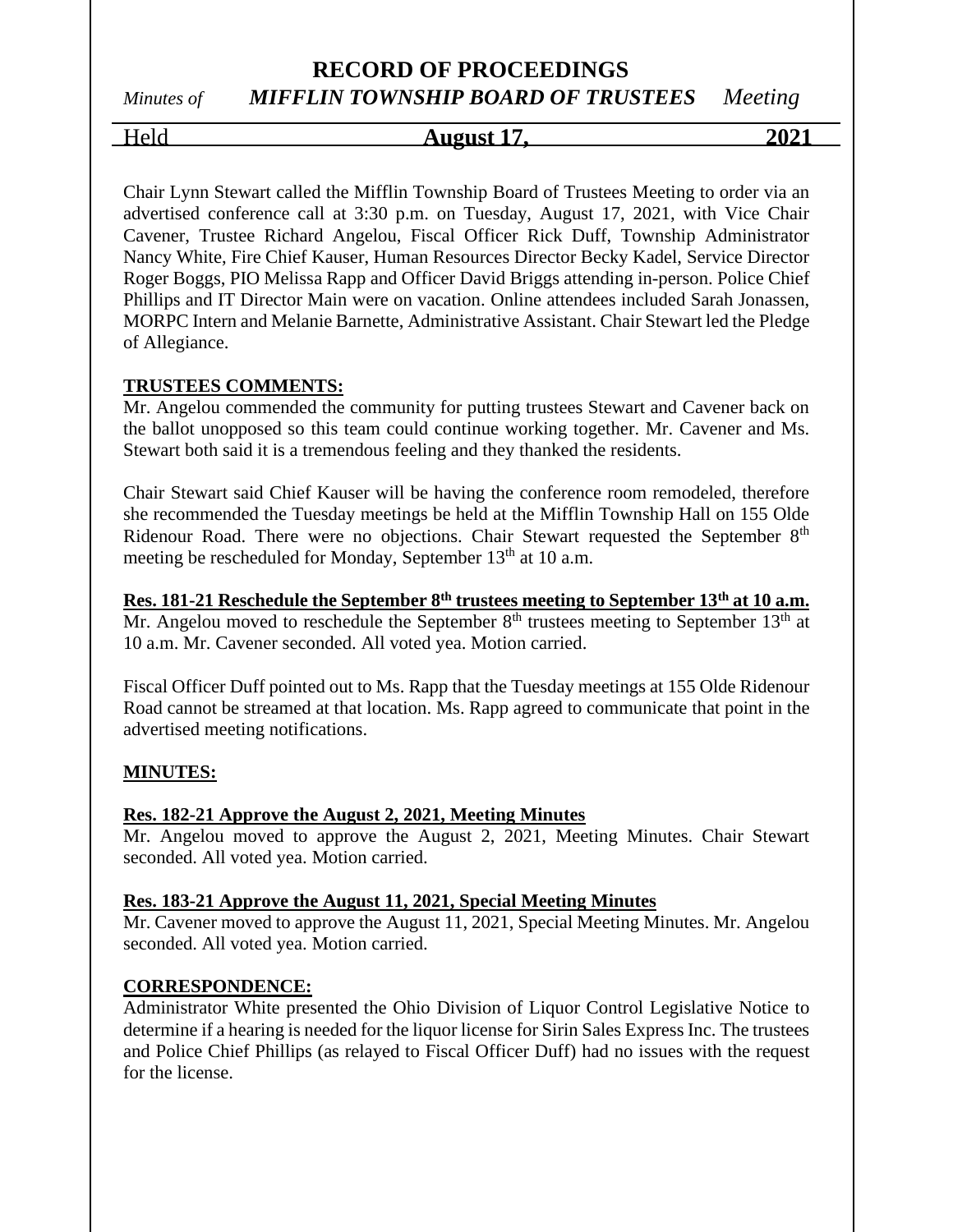## Held **August 17, 2021**

## **FISCAL OFFICER'S REPORT:**

Fiscal Officer Duff requested the acceptance of the retirement of Ms. Rebecca Rousseau, effective September 18, 2021.

## **Res. 184-21 Accept the retirement of Ms. Rebecca Rousseau, effective September 18, 2021.**

Chair Stewart moved to accept the retirement of Ms. Rebecca Rousseau, effective September 18, 2021. Mr. Cavener seconded. All voted yea. Motion carried.

Fiscal Officer Duff said check forgeries had taken place. A check written to a vendor was intercepted along the way, duplicated, and the duplicated checks were cashed. He said most were in the \$2000 to \$3000 amounts, but one was made in the amount of \$239,000. He said the bank stopped the transaction and placed a hold on our account. A police report was filed with the City of Gahanna. Another attempt was made at a check cashing facility; the check was held for cashing, but no one returned for the money. The township is not out any money. He said measures have been put in place to prevent this from happening again: updated security check stock; security procedures with the bank and electronic payments. He said although he gets frustrated with Fifth Third Bank at times, they were good to work with during this matter and the end results were good.

Fiscal Officer Duff said because of the State's audit, a Records Commission will be formed, and he takes ownership of this task.

Fiscal Officer Duff said the second half tax settlement was received and all departments have had the monies deposited into the departmental accounts.

Fiscal Officer Duff said he will be attending the annual Tax Incentive Review Council meeting next Monday, August 23rd, downtown. Chief Kauser cannot make it, however, Mr. Angelou and Administrator White will attend also.

Fiscal Officer Duff said he has been working with Changes Healthcare, the provider that does the EMS billing, for the needed electronic information.

Fiscal Officer Duff said starting Sunday, August 22<sup>nd</sup>, we will be moving to a new time and attendance system and new timeclocks via Paycor which will incorporate our requested changes.

Fiscal Officer Duff said he received an invoice from Elford which included an approximate \$10,000 change order. Chair Stewart said this will be reviewed by Chief Kauser for discrepancies. She instructed Fiscal Officer Duff to hold the invoice until the review is finalized. He agreed to do so.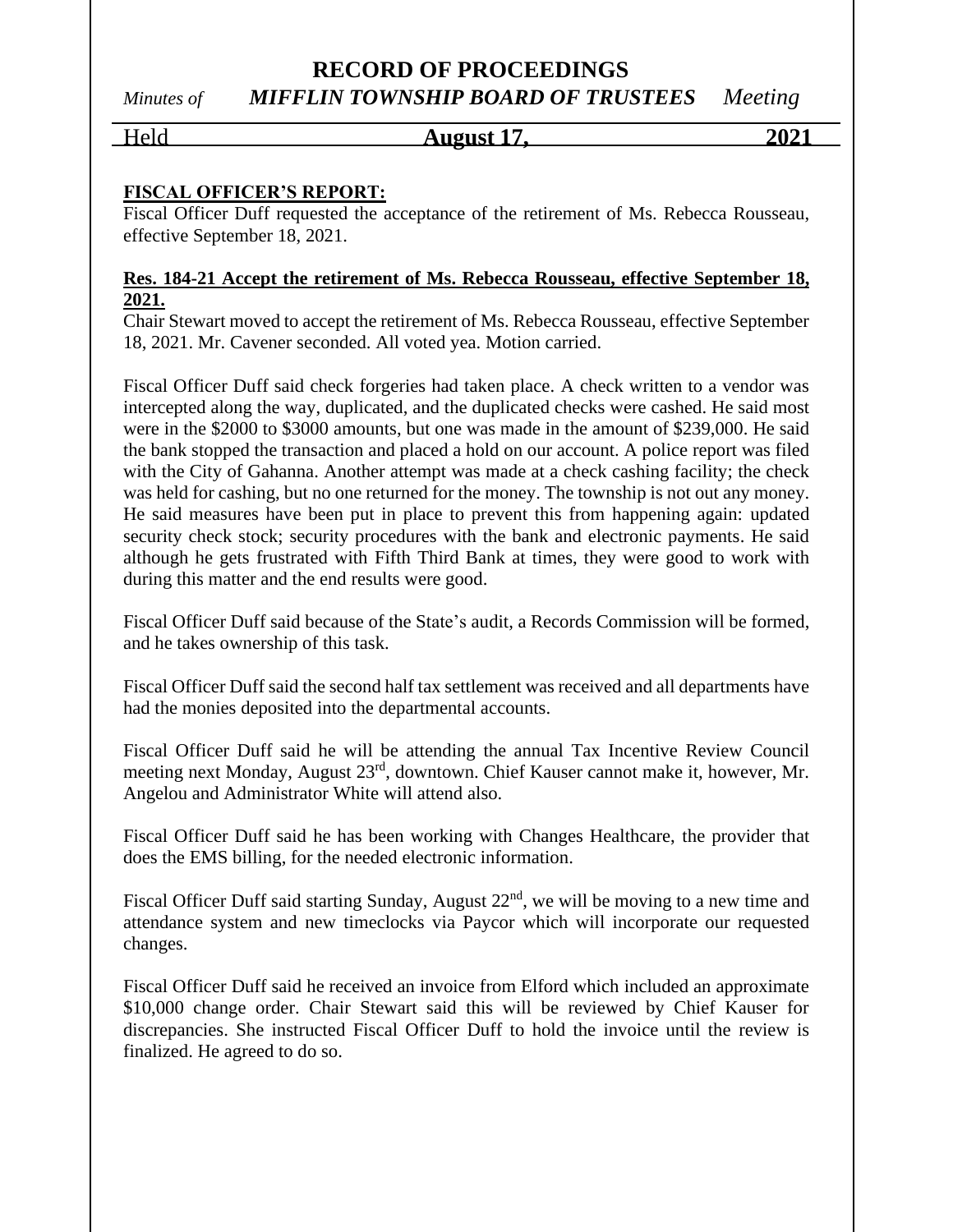## Held **August 17, 2021**

## **TOWNSHIP ADMINISTRATOR'S REPORT:**

Administrator White provided information on the ODOT Township Stimulus Program Update for review. She said Mr. Boggs is researching the availability of the funds for the township's infrastructure projects.

Administrator White said she has requested statistics from Rumpke as to the number of residents being served; how many are delinquent, etc. She said the township's population according to MORPC is 2,531 residents at this time. Once she receives the other statistics, she will return to the Board to determine how to proceed. The trustees decided to hold off signing the Rumpke contract (for solid waste collection, recycling, and yard waste) until the statistical information is obtained.

Administrator White said she and Mr. Boggs were provided a demo of code enforcement software called iWorx. She said it was very impressive and comprehensive.

Administrator White said there was a lightning strike on Friday, August  $13<sup>th</sup>$  causing damage to the chiller and relays. She said depending on the cost of the repairs, an insurance claim may be filed.

## **HUMAN RESOURCES:**

Ms. Kadel said she has tested and finalized the performance review template. She said the job descriptions are also ready and feedback from the department heads has been very positive. She said she plans to create a performance review for each position, including the department heads.

Ms. Kadel said she met with Ms. Maureen Jenkins, EAP HelpNet representative. She provided information on free resources and educational sessions from the Central Ohio Area Agency on Aging, i.e., Medicare education, caregiver education, and information for the elderly.

## **PIO:**

Ms. Rapp provided the following updates:

## Media and Digital Communications

Ms. Rapp said two new pages have been added to the website under the Safety & Prevention tab on the home page: One is Addiction Resources, and the second is Women in Crisis. Both provide links to partnering agencies that provide resources for these two health and safety issues. She said she ensures that all links are to non-profit organizations or other state or local agencies.

## Upcoming Events

Ms. Rapp said September is National Preparedness Month, and she will be sharing messages and materials throughout the month with residents from Ready.gov.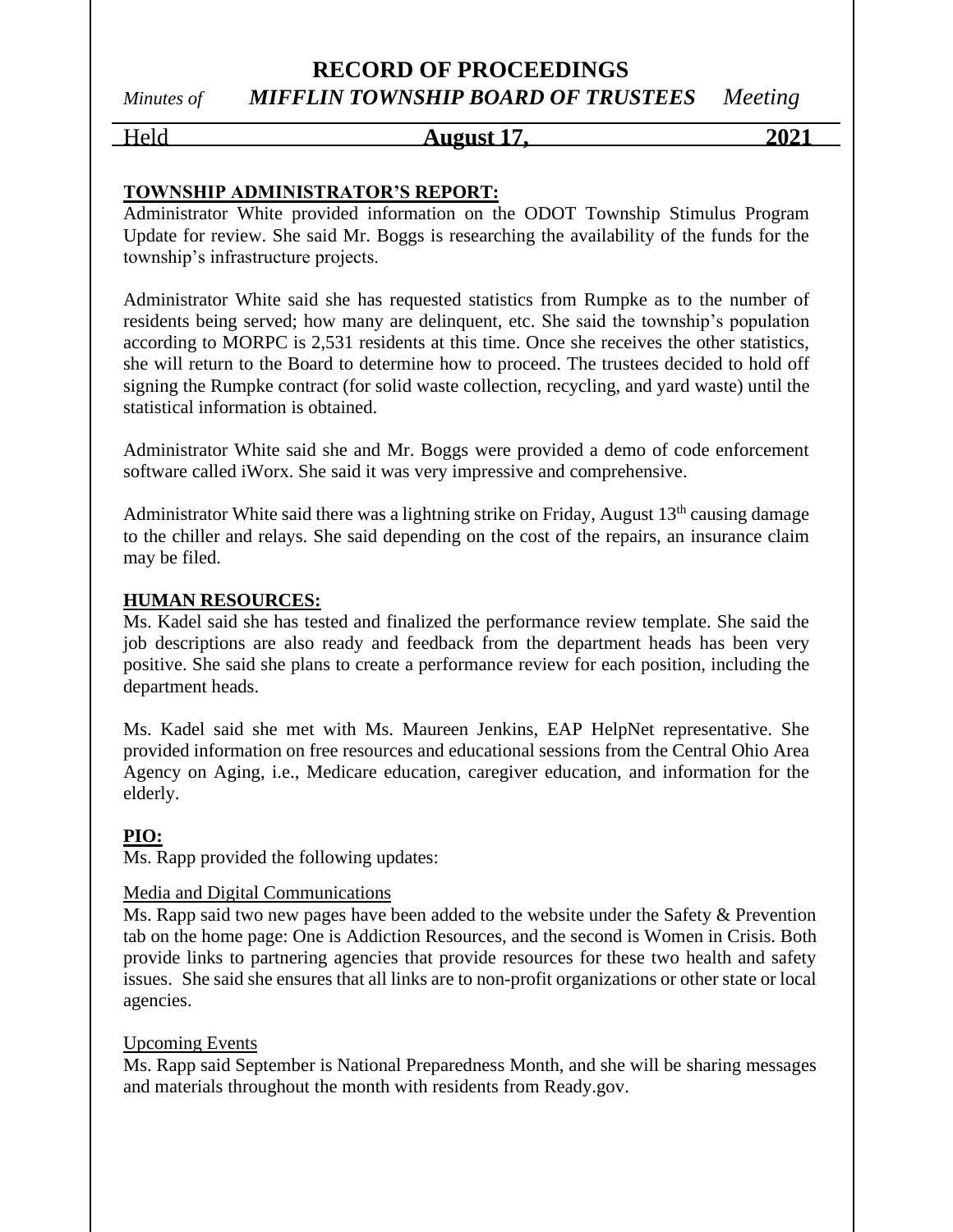Held **August 17, 2021**

Ms. Rapp said Sunday, October 3<sup>rd,</sup> is the Fire Prevention Week Open House at Station 131 from 1 pm to 4 pm. She said in relation to our planning for that event, she will be meeting with a local State Farm agent, who is working with the National Fire Prevention Association to provide local fire departments with fire safety educational materials. This year's theme is Learn the Sound of Fire Safety! She said the fire prevention kit includes magnets, stickers, posters, banners, and other items for the fire department to use in the at the Open House event. We will be meeting with the agent to take a photo with the banner and a fire truck tomorrow morning at 10 a.m. if anyone is interested in joining them.

Ms. Rapp provided information on 3CMA conference she is interested in attending September 8-10<sup>th</sup>. The trustees approved her attending the conference.

Ms. Rapp said today is intern Sarah Jonassen's last day. We want to wish her well as she heads back to Ohio Wesleyan and thank her for her hard work here at Mifflin Township.

## **SERVICE:**

Mr. Boggs requested to be promoted to Step 3 as Service Director at \$38.21/hr., effective August 22, 2021.

## **Res. 185-21 Promote Mr. Roger Boggs to Service Director, Step 3, at \$38.21/hr., effective August 22, 2021.**

Mr. Angelou moved to promote Mr. Roger Boggs to Service Director, Step 3, at \$38.21/hr., effective August 22, 2021. Mr. Cavener seconded. All voted yea. Motion carried.

Mr. Boggs requested the approval for the chip seal of the Mifflin Cemetery drive by the Franklin County Engineer's Office in the amount of \$12,224.21.

## **Res. 186-21 Approve the chip seal of the Mifflin Cemetery drive by the Franklin County Engineer's Office in the amount of \$12,224.21.**

Mr. Angelou moved to approve the chip seal of the Mifflin Cemetery drive by the Franklin County Engineer's Office in the amount of \$12,224.21. Mr. Cavener seconded. All voted yea. Motion carried.

Mr. Boggs requested the approval of the Drake Road Berm Project by Franklin County Engineer's Office in the amount not to exceed \$39,117.78.

## **Res. 187-21 Approve the Drake Road Berm Project by Franklin County Engineer's Office in the amount not to exceed \$39,117.78.**

Mr. Angelou moved to approve the Drake Road Berm Project by Franklin County Engineer's Office in the amount not to exceed \$39,117.78. Mr. Cavener seconded. All voted yea. Motion carried.

Mr. Boggs said he needs to do more research on using the township meeting hall as a chapel. He said he will be seeking legal counsel for any compliance issues.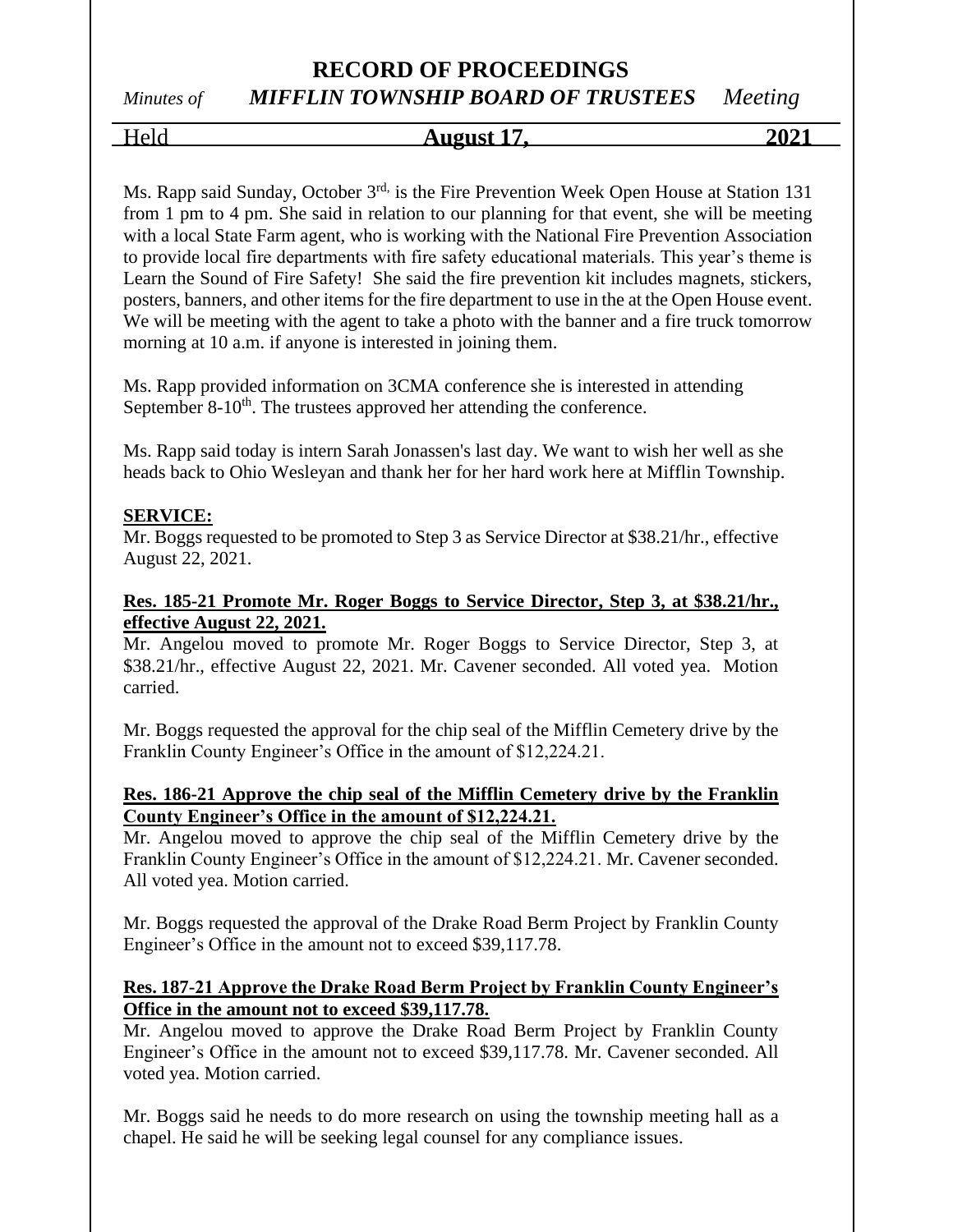## **RECORD OF PROCEEDINGS**

# *Minutes of MIFFLIN TOWNSHIP BOARD OF TRUSTEES Meeting*

## Held **August 17, 2021**

Mr. Boggs said the Franklin Co. Drainage Engineer has met with Kenric Fine Homes to finish up the work in the rear. Mr. Boggs said he will be following up to ensure the work is completed.

Mr. Boggs is preparing a letter to property owners who are building fences in the easements stating that if the township must enter the easement, the fence may be torn down and the property owner will need to pay to have it erected again. Mr. Boggs said the easement will be maintained by the township once all the homes are built. If fences are placed across the easement, it will be maintained by the homeowner. Mr. Boggs said some of the homes have occupancy permits, but not all. He said those homes that received the permits were due to the \$100,000 bond that was put in to improve the drainage and place the storm tile in the easement.

## **CODE ENFORCEMENT:**

Mr. Boggs requested Code violations to be placed as a lien on the tax duplicate per ORC §505.87(B)(2), totaling \$2,700.00 for the following properties:

- o 2523 Ferris Park High Grass \$300.00
- o 2584 Ferris Park High Grass \$300.00
- o 2500 Parkwood Excessive Trash 3 Truckloads \$600.00
- o 2566 Parkwood High Grass \$300.00
- o 2480 Parkwood Excessive Trash 300.00
- o 2785 Perdue Ave High Grass \$300.00
- o 2564 Perdue Ave Excessive Trash 4 truckloads \$600

**Res. 188-21 Approve the following code violations be placed as a lien on the tax duplicate per ORC §505.87(B)(2), totaling \$2,700.00 for the following properties:**

## o **2523 Ferris Park - High Grass - \$300.00**

- o **2584 Ferris Park – High Grass - \$300.00**
- o **2500 Parkwood – Excessive Trash – 3 Truckloads - \$600.00**
- o **2566 Parkwood – High Grass - \$300.00**
- o **2480 Parkwood – Excessive Trash - 300.00**
- o **2785 Perdue Ave – High Grass - \$300.00**
- o **2564 Perdue Ave – Excessive Trash – 4 truckloads - \$600**

Mr. Angelou moved to approve the above listed properties be placed as a lien on the tax duplicate per ORC §505.87(B)(2), totaling \$2,700.00. Mr. Cavener seconded. All voted yea. Motion carried.

Fiscal Officer Duff said the township receives payment for these liens.

## **POLICE:**

Officer Briggs said he had nothing to report on behalf of Chief Phillips who was on vacation.

Mr. Cavener requested the appointment of Sgt. Dustin Hardway as the Acting Police Chief during Chief Phillips' upcoming absence.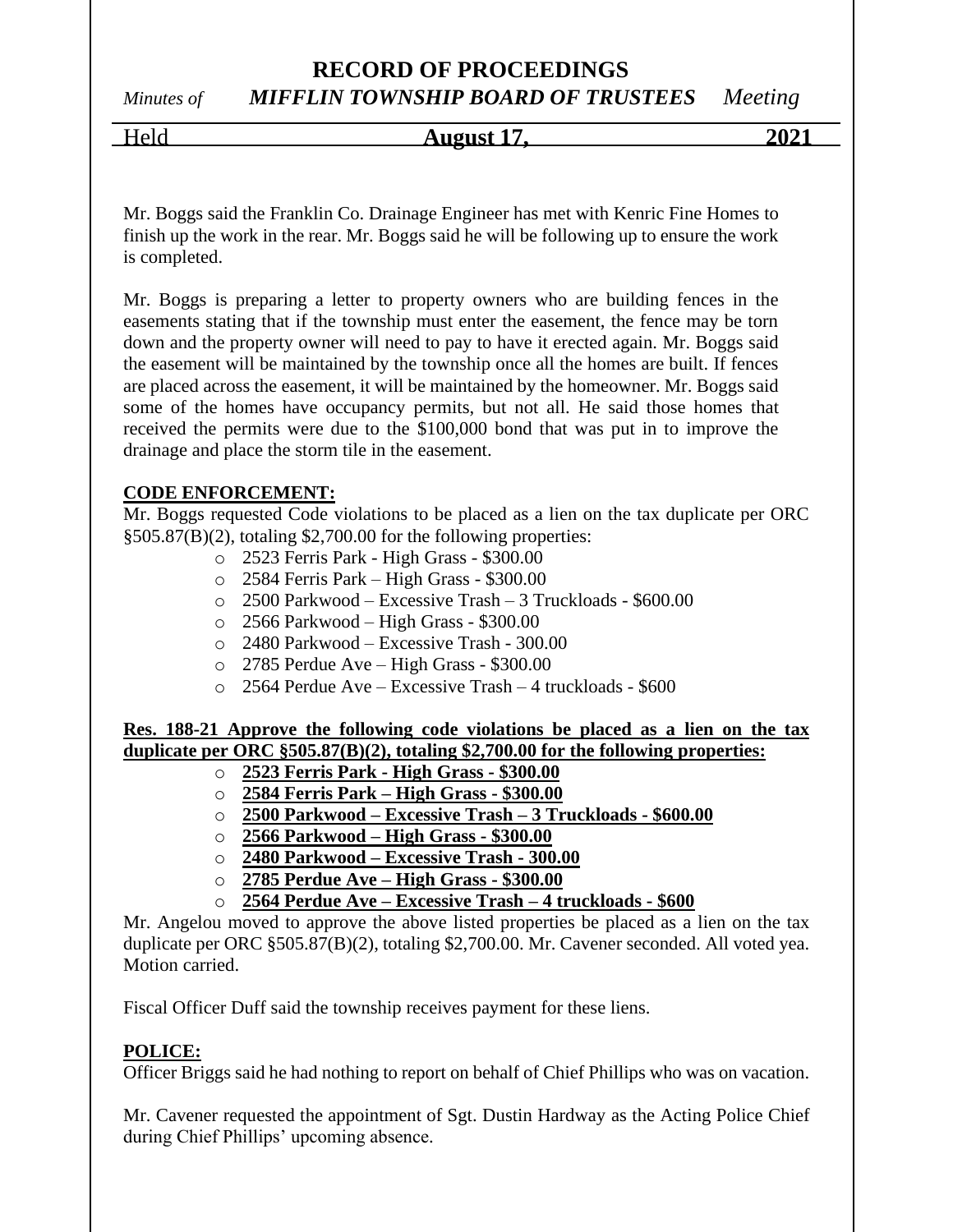## **RECORD OF PROCEEDINGS**

*Minutes of MIFFLIN TOWNSHIP BOARD OF TRUSTEES Meeting*

# Held **August 17, 2021**

## **Res. 189-21 Appoint Sgt. Dustin Hardway as the Acting Police Chief during Chief Phillips' upcoming absence.**

Mr. Cavener moved to appoint Sgt. Dustin Hardway as the Acting Police Chief during Chief Phillips' upcoming absence. Chair Stewart seconded. All voted yea. Motion carried.

## **FIRE DIVISION:**

Chief Kauser requested the approval of the purchase of 3<sup>rd</sup> quarter EMS supplies from Bound Tree in the amount of \$16,301.84.

## **Res. 190-21 Approve the purchase of 3rd quarter EMS supplies from Bound Tree in the amount of \$16,301.84.**

Chair Stewart moved to approve the purchase of  $3<sup>rd</sup>$  quarter EMS supplies from Bound Tree in the amount of \$16,301.84. Mr. Cavener seconded. All voted yea. Motion carried. Chief Kauser requested the retroactive repair and replacement of Tower 131 brakes from Flora's Diesel in the amount of \$6,132.92. He said this was verbally approved by Chair Stewart on July 27, 2021 as it was an urgent repair.

## **Res. 191-21 Approve the retroactive repair and replacement of Tower 131 brakes from Flora's Diesel in the amount of \$6,132.92.**

Mr. Cavener moved to approve the retroactive repair and replacement of Tower 131 brakes from Flora's Diesel in the amount of \$6,132.92. Mr. Angelou seconded. All voted yea. Motion carried.

Chief Kauser requested the approval of the Resolution to the Ohio Police and Fire Pension Fund as written, effective September 19, 2021.

## **Res. 192-21 Approve the Resolution to the Ohio Police and Fire Pension Fund as written, effective September 19, 2021.**

Chair Stewart moved to approve the Resolution to the Ohio Police and Fire Pension Fund as written, effective September 19, 2021. Mr. Cavener seconded. All voted yea. Motion carried.

Chief Kauser requested the approval of the Resolution for the Ohio Public Employees Retirement System, #08172021-04, effective September 19, 2021.

## **Res. 193-21 Approve the Resolution for the Ohio Public Employees Retirement System, #08172021-04, effective September 19, 2021.**

Chair Stewart moved to approve the Resolution for the Ohio Public Employees Retirement System, #08172021-04, effective September 19, 2021. Mr. Cavener seconded. All voted yea. Motion carried.

Chief Kauser requested the approval of the Resolution for the discontinuation of Pension Pick Up Benefit for the Fire Division Staff, #0817202021-03, effective September 19, 2021.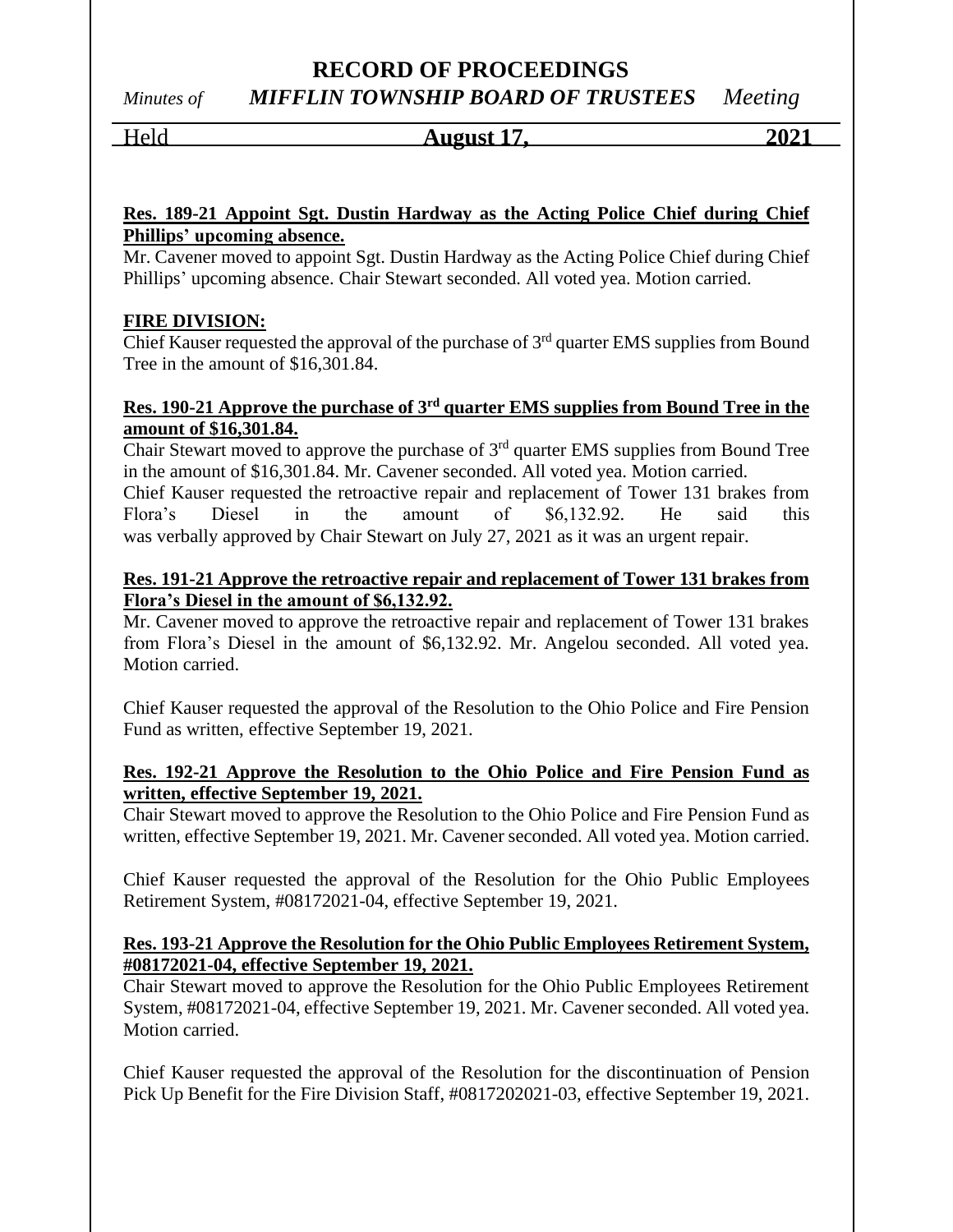## **RECORD OF PROCEEDINGS**

*Minutes of MIFFLIN TOWNSHIP BOARD OF TRUSTEES Meeting*

# Held **August 17, 2021**

## **Res. 194-21 Approve the Resolution for the discontinuation of Pension Pick Up Benefit for the Fire Division Staff, #0817202021-03, effective September 19, 2021.**

Chair Stewart moved to approve the Resolution for the discontinuation of Pension Pick Up Benefit for the Fire Division Staff, #0817202021-03, effective September 19, 2021. Mr. Cavener seconded. All voted yea. Motion carried.

Chief Kauser requested the approval of an amended Fire Division pay schedule for 2021, labeled "Pension Pickup Transition", effective September 19, 2021.

## **Res. 195-21 Approve the amended Fire Division pay schedule for 2021.**

Chair Stewart moved to approve the amended Fire Division pay schedule for 2021. Mr. Cavener seconded. All voted yea. Motion carried.

Chief Kauser requested the approval of the carryover of up to 50% of vacation hours for all township staff on a continual basis. Chair Stewart said if this become problematic it will be revisited.

## **Res. 196-21 Approve the carryover of up to 50% of vacation hours for all township staff.**

Chair Stewart moved to approve the carryover of 50% of vacation hours for all township staff. Mr. Cavener seconded. All voted yea. Motion carried.

## **OPS CENTER:**

Chief Kauser said he will present the signage quote at the next meeting for consideration.

Chief Kauser said there was building damage due to the storms on late Thursday night and Friday morning. He said he originally thought it was a lightning strike, but now believes it is the loss of one of the three phases which may have burnt the motor in the air conditioner unit. He said we may likely have an insurance claim, however it may not be as significant as originally thought.

## **MIFFLIN DISPATCH (and 911/CAD System Partners):**

Chief Kauser requested the annual maintenance renewal of Radio IP software in the amount of \$6,530.43. He said this is a shared expense.

## **Res. 197-21 Approve the annual maintenance renewal of Radio IP software in the amount of \$6,530.43.**

Mr. Cavener moved to approve the annual maintenance renewal of Radio IP software in the amount of \$6,530.43. Mr. Angelou seconded. All voted yea. Motion carried.

## **MIFFLIN TECHNOLOGY:**

None.

## **OLD BUSINESS:**

None.